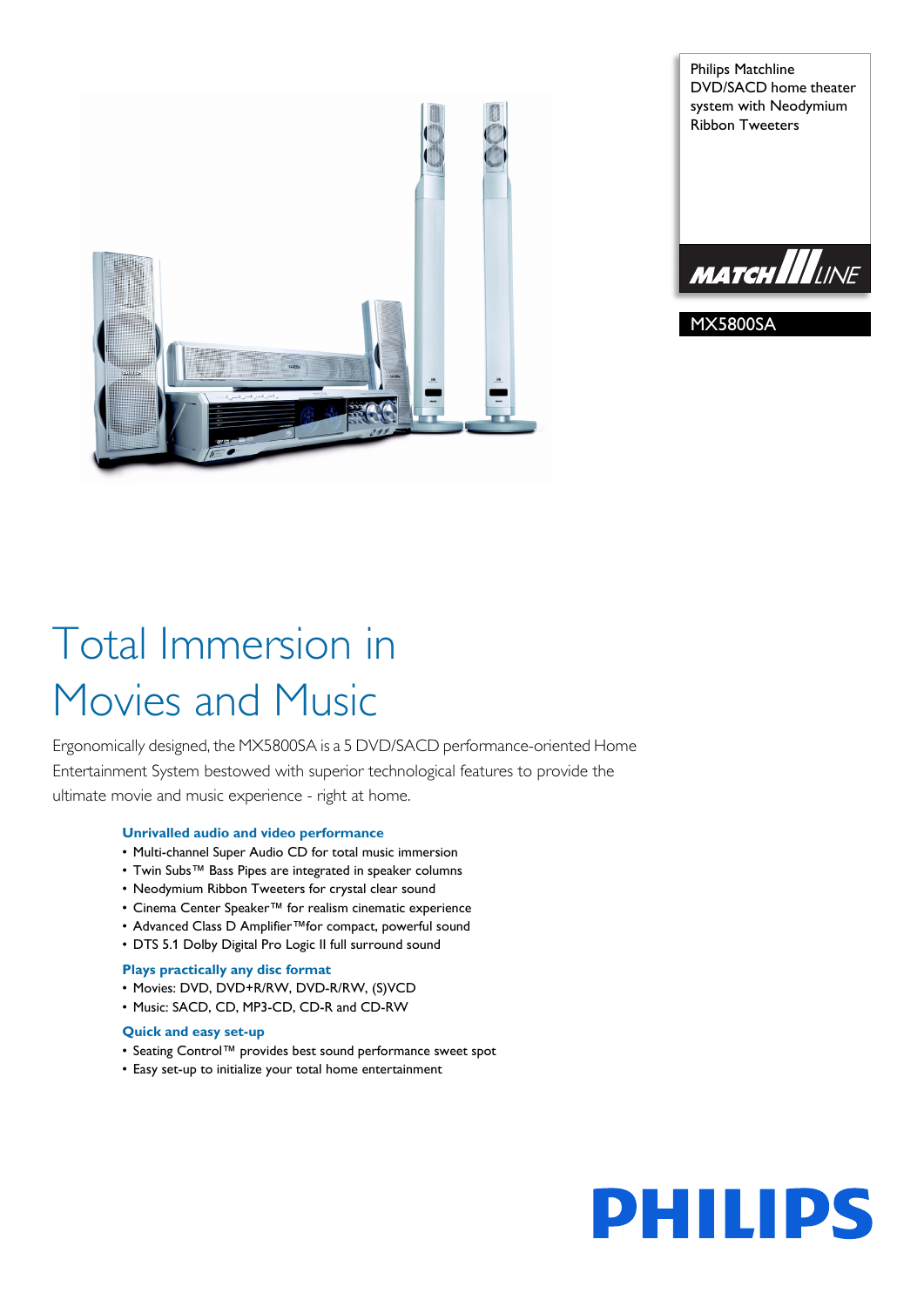# **Highlights**

### **Multi-channel Super Audio CD**

Multi-channel SACD is a new generation music format that offers ultra high quality music reproduction. With a 5.1 multi-channel surround sound and full CD compatibility both forward and backward, what results is unsurpassed audio performance for your listening pleasure.

### **Twin Subs™**

Twin Subs™ give you increased bass performance due to downward firing woofers, enhanced accuracy because of real nondirectional bass distribution and clean, easy set up with twin subs integrated in the speaker columns.

### **Neodymium Ribbon Tweeters**

Enjoy unparalleled, natural and crystal-clear sound quality with Omni-directional Neodymium Ribbon Tweeter. Dipoles that radiate high frequency sounds in a full 360 degree pattern results in a very 'open' wide sound spectrum that delivers crisp clarity and high-pitched detail in the higher tones. This further enhances the surround experience in a multi-channel system and is especially noticed when listening to Super Audio CD sound where the clarity in music is excellent.

# **Cinema Center Speaker™**

Recreate and experience realism cinematic experience right in your environment with Cinema Center Speaker™. With a wider

sweet spot delivered by four multi-directional woofers and a high frequency tweeter positioned precisely at different angles, more sound depths are distinguished from front and background and action from dialogue. Natural and crystal clear sound reproduction are created through the revolutionary new 5.1 cm (2") full range woofers to give an incredible 'through the screen' experience which creates the sensation of being not just in the cinema but in the movie itself.

### **6x Class D Digital Amplifier**

When it comes to perfect audio there is no room for distortion. Digital amplifiers generate far less heat than standard analog amplifiers, allowing for smaller set enclosures. Philips Class D Amplifiers™ provide dramatically enhanced sound quality over digital amplifiers used by competitors as they are designed to control and reduce EMI (Electro Magnetic Interference). In addition, the Class D Amplifiers™ use a closed loop design which suppresses distortion and loss of audio quality. The overall result is enhanced audio performance from a much smaller package.

# **DTS, Dolby Digital 5.1 and PL2**

A Built-in DTS and Dolby Digital decoder eliminates the need for an external decoder by processing all six channels of audio imformation to provide a surround sound experience and an astoundingly natural sense

of ambience and dynamic realism. Dolby Pro Logic II provides five channels of surround processing from any stereo source.

### **Multi-format Movies**

Multi-format playability allows you to play most disc formats for maximum disc compatibility and viewing pleasure.

# **Multi-format Music with SACD**

Multi-format playability allows you to play most disc formats for maximum disc compatibility and listening pleasure

### **Seating Control™**

Achieve best sound performance with Seating Control™ by choosing your preferred seat via the Joystick Remote Control. Select your room layout and 3D speakers setup with ease and get set for a real total sound immersion experience.

### **Quick Start Guide**

To guide you through the initial set-up of your system, Philips delivers a Quick Start Guide that uses an easy approach with clearly defined graphics and colors to guide you through the basic steps of connection and obtaining picture and sound. These basic steps are clearly described on one page in the packaging box, making setup quick and simple.